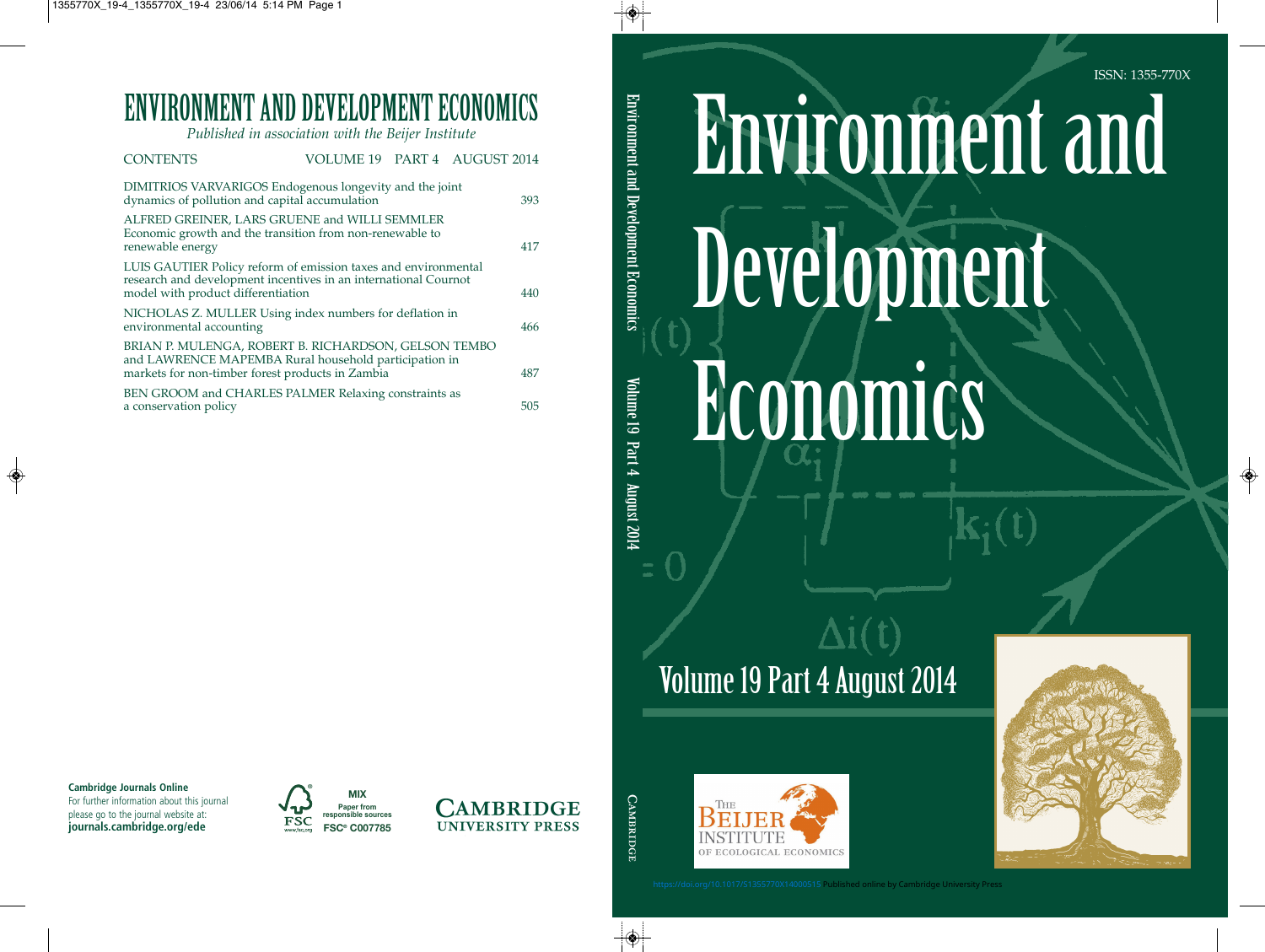#### **ENVIRONMENT AND DEVELOPMENT ECONOMICS**

**published in association with the Beijer Institute of Ecological Economics, Royal Swedish Academy of Sciences**

**AIMS AND SCOPE** *Environment and Development Economics* aims to publish papers on the environmental problems associated with the process of economic development. It encourages sub mission of two categories of paper. The first comprises scientific papers. The second comprises environmental policy discussion papers. The first is carried in a section on Theory and Applications. The second is carried in a regular section, Policy Options, and an occasional more focussed Policy Forum.

The journal publishes on a wide range of topics including:

- \* the environmental impact of economy-wide policies
- \* optimal environmental regulation and incentives in a development context
- \* the valuation of environmental resources in developing countries and incentives in environmental policy
- \* the environmental effects of institutional change
- \* modelling interdependent economic and environmental processes

**SUBSCRIPTIONS** *Environment and Development Economics* (ISSN 1355-770X) is published bimonthly in February, April, June, August, October and December. Six parts form a volume. The subscription price (excluding VAT), which includes print and electronic access, and postage, of Volume 19 in 2014 is £320 (\$519 in the USA, Canada and Mexico), for institutions and £57 (\$92 in the USA, Canada and Mexico) for individuals ordering direct from the publisher and certifying that the journal is for their personal use. The electronic-only price available to institutional subscribers is £250 (US\$417 in the USA, Canada and Mexico). Single parts are £54.63 (US\$88.36 in the USA, Canada and Mexico). Prices include delivery by air where appropriate. Orders which must be accompanied by payment, may be sent to a bookseller, subscription agent or direct to the publisher: Cambridge University Press, The Edinburgh Building, Shaftesbury Road, Cambridge, CB2 8RU, UK: or in the USA, Canada and Mexico: Cambridge University Press, Journals Fulfillment Department, 100 Brook Hill Drive, West Nyack, New York 10994–2133. EU subscribers who are not registered for VAT should add VAT at their country's rate. VAT registered subscribers should provide their VAT registration number. Japanese prices for institutions are available from Kinokuniya Company Ltd, PO Box 55, Chitose, Tokyo 156, Japan. Special arrangements exist for subscribers in most low-income countries. Apply to: Journals Marketing Department, Cambridge University Press, University Printing House, Shaftesbury Road, Cambridge, CB2 8BS, UK.

Periodicals postage is paid at New York, NY, and at additional mailing offices. POST-MASTER: send address changes in the USA, Canada and Mexico to: *Environment and Development Economics,* Cambridge University Press, 100 Brook Hill Drive, West Nyack, New York 10994–2133.

**Copying** This journal is registered with the Copyright Clearance Center, 222 Rosewood Drive, Danvers, MA 01923, USA. Organizations in the USA who are also registered with C.C.C. may therefore copy material (beyond the limits permitted by sections 107 and 108 of U.S. Copyright law) subject to payment to C.C.C. of the per-copy fee of \$12.00. This consent does not extend to multiple copying for promotional or commercial purposes. Code 1355-770X/2014.

ISI Tear Sheet Service, 3501 Market Street, Philadelphia, PA 19104, USA, is authorised to supply single copies of separate articles for private use only.

Organizations authorised by the Copyright Licensing Agency may also copy material subject to the usual conditions.

*For all other use*, permission should be sought from Cambridge or from the American Branch of Cambridge University Press.

This journal is included in the Cambridge Journals Online service which can be found at http://journals.cambridge.org. For further information on other Press titles access http://www.cambridge.org

ISSN 1355-770X © Cambridge University Press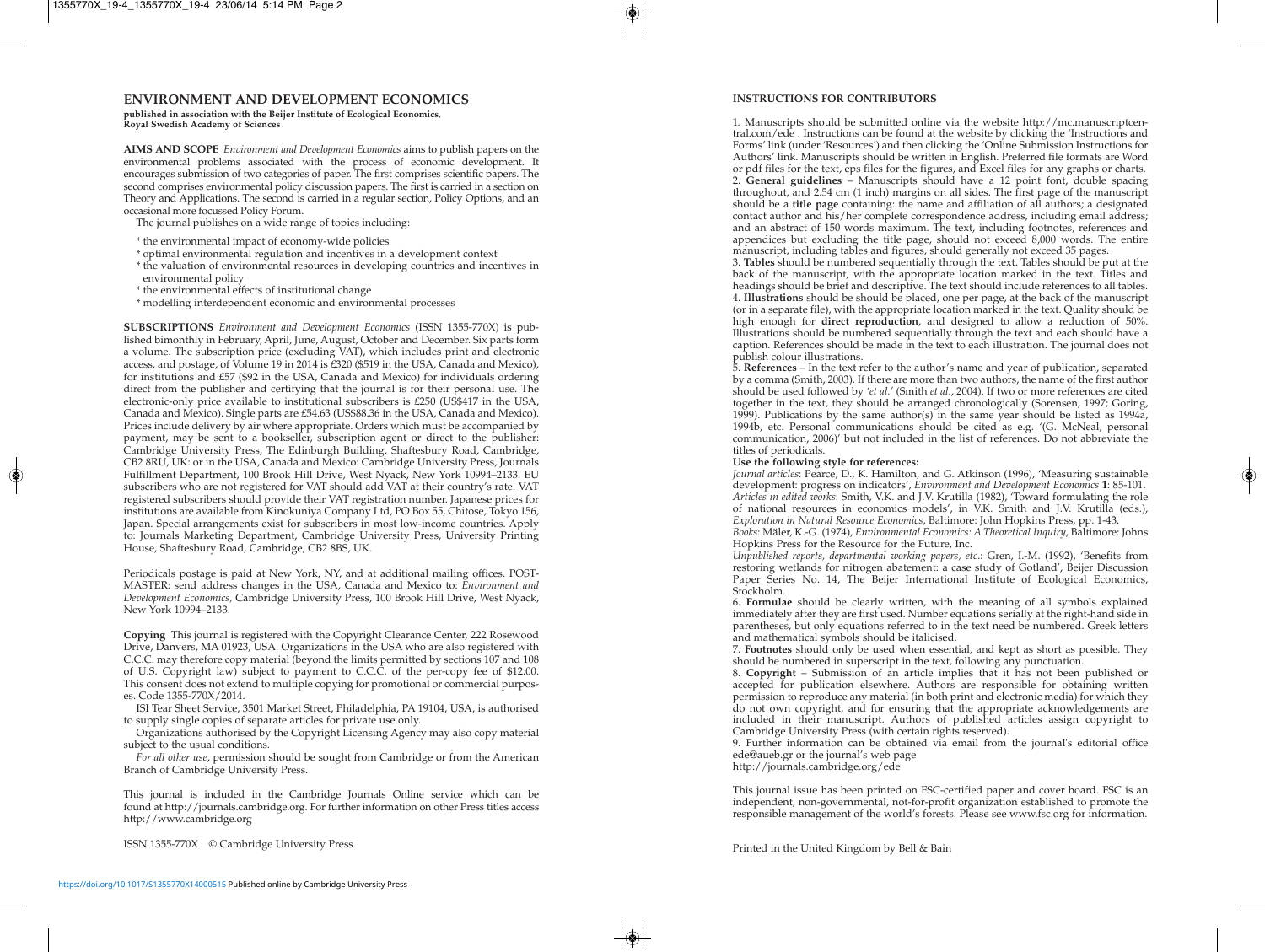### **CONTENTS**

| DIMITRIOS VARVARIGOS Endogenous longevity and the joint<br>dynamics of pollution and capital accumulation                                                               | 393 |
|-------------------------------------------------------------------------------------------------------------------------------------------------------------------------|-----|
| ALFRED GREINER, LARS GRUENE and WILLI SEMMLER<br>Economic growth and the transition from non-renewable to<br>renewable energy                                           | 417 |
| LUIS GAUTIER Policy reform of emission taxes and<br>environmental research and development incentives in an<br>international Cournot model with product differentiation | 440 |
| NICHOLAS Z. MULLER Using index numbers for deflation in<br>environmental accounting                                                                                     | 466 |
| BRIAN P. MULENGA, ROBERT B. RICHARDSON, GELSON<br>TEMBO and LAWRENCE MAPEMBA Rural household<br>participation in markets for non-timber forest products in Zambia       | 487 |
| BEN GROOM and CHARLES PALMER Relaxing constraints as<br>a conservation policy                                                                                           | 505 |